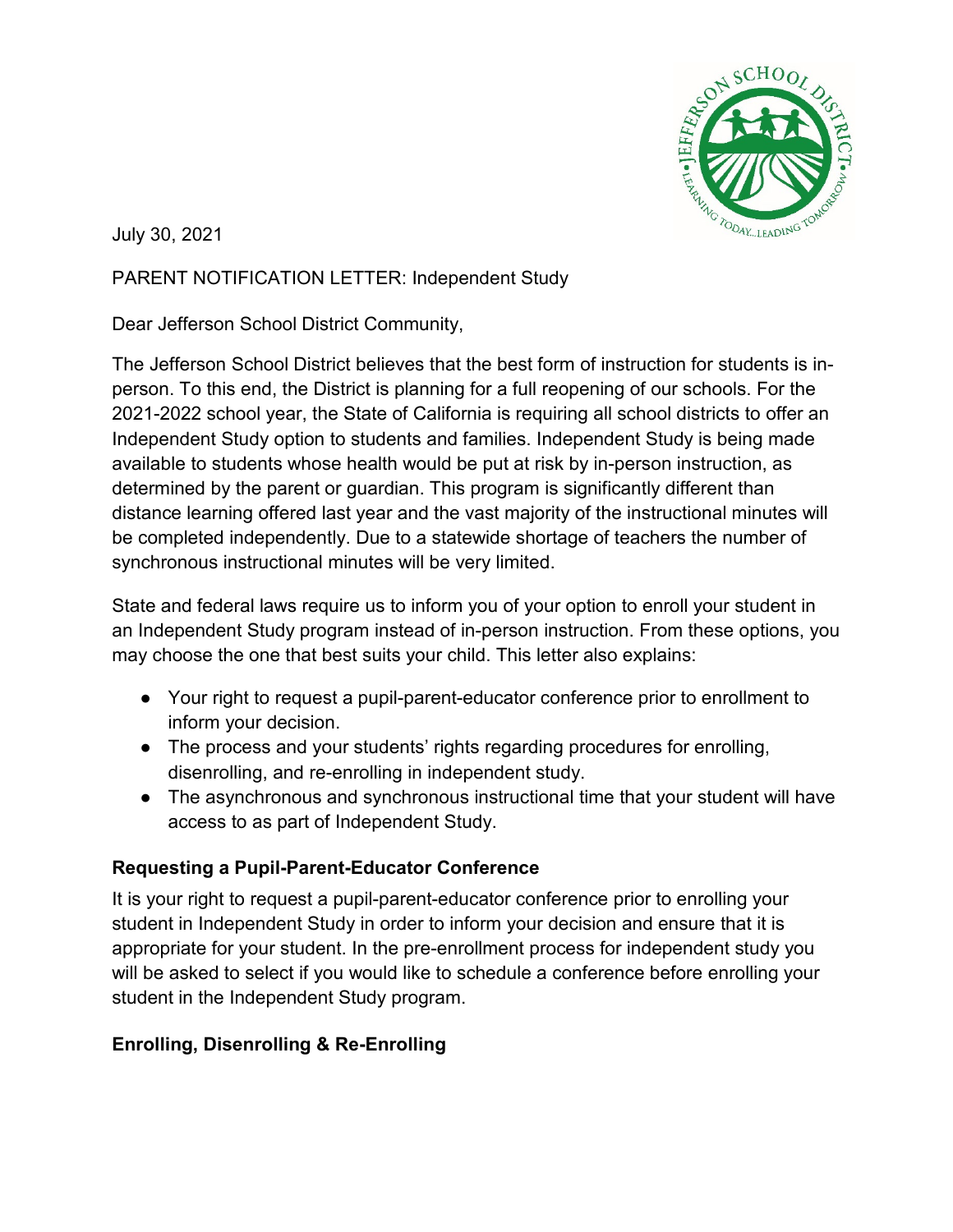Once you have determined that you would like to pursue Independent Study, you can begin the enrollment process by requesting an enrollment packet from [notifications@jsdtracy.com.](mailto:notifications@jsdtracy.com)

If you are enrolled in Independent Study and would like to return to in-person instruction, you must contact the school office and let them know. Once disenrolled, should you need to return to Independent Study, you are required to adhere to the reenrollment process by contacting your student's school office.

## **Instructional Time**

The goal of our Independent Study program is to provide an alternative to in-person instruction to students whose health may be put at risk by attending class face-to-face. As such, Independent Study is an educational program that provides instruction based on the state-adopted content standards by certificated teachers. There are specific requirements for instructional time that may include both synchronous and asynchronous work. These expectations will also be outlined in the students' written Learning Agreement, which must be signed prior to enrollment.

A student with disabilities, as defined in Education Code 56026, shall not participate in course-based Independent Study, unless the student's individualized education program specifically provides for that participation.

| <b>Instructional Time</b>                | <b>Description</b>                                                                                                                                                                                                                                                                                                                                                                              | $TK-3$                        | 4-8 <sup>th</sup> Grade        |
|------------------------------------------|-------------------------------------------------------------------------------------------------------------------------------------------------------------------------------------------------------------------------------------------------------------------------------------------------------------------------------------------------------------------------------------------------|-------------------------------|--------------------------------|
| Synchronous<br><b>Instructional Time</b> | Classroom-style instruction or designated small group or<br>one-on-one instruction delivered in person, or in the form of<br>internet or telephonic communications and involving live,<br>two-way communication between the teacher and student.<br>Synchronous instruction shall be provided by the teacher(s)<br>of record for that student.                                                  | At least, 30<br>minutes daily | At least, 60<br>minutes weekly |
| Live Interaction                         | Interaction between the student and school classified or<br>certificated staff, and may include peers, provided for the<br>purpose of maintaining school connectedness including but<br>not limited to: wellness checks, progress monitoring,<br>provision of services and instruction. This interaction may<br>take place in person or in the form of internet or telephonic<br>communication. | None                          | At least, 10<br>minutes daily  |